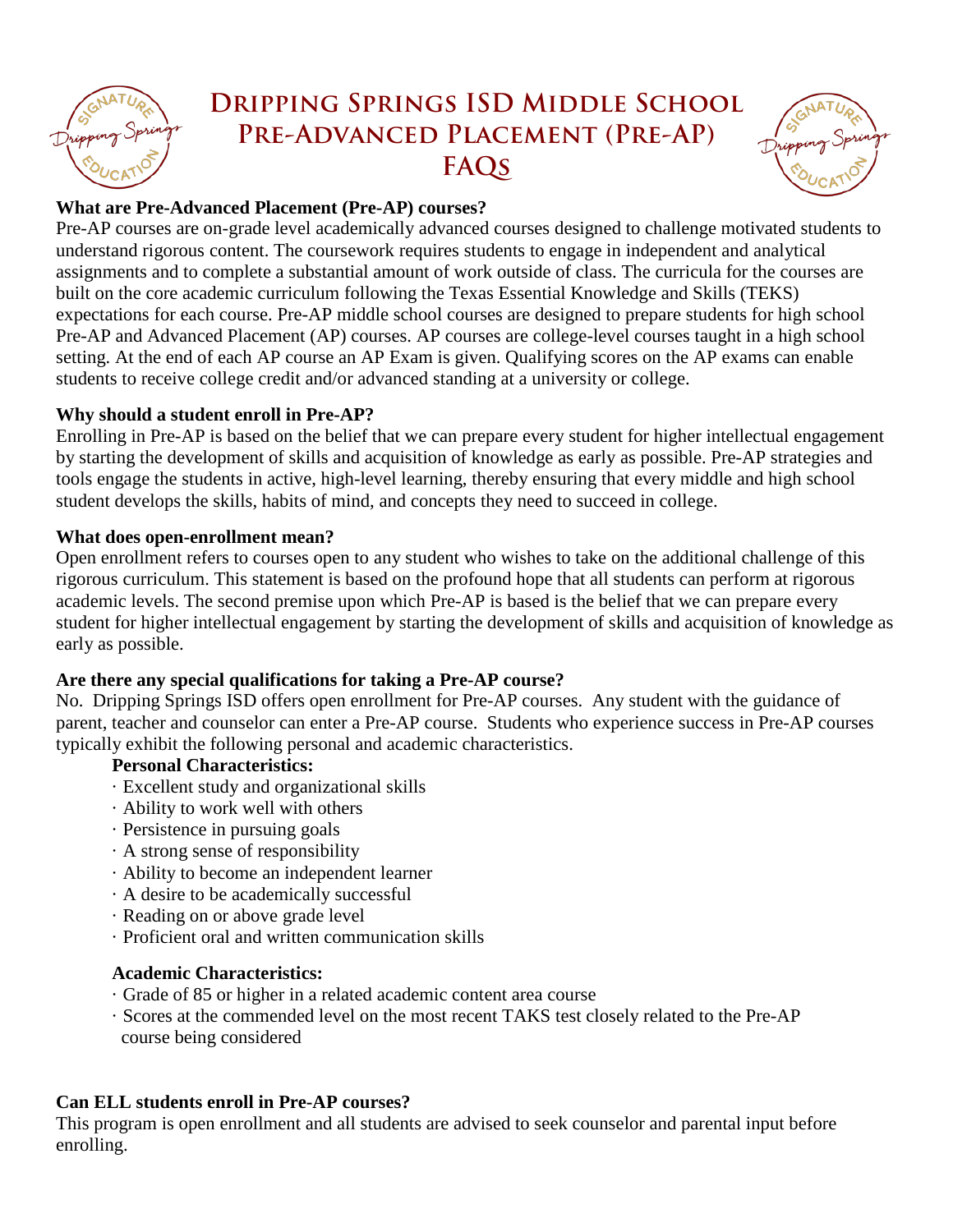## **May students with disabilities enroll in Pre-AP?**

Careful guidance should be used in course selection. ARD committee accommodations are permissible, but shall not change expectations or course content**.**

## **Can my student make a schedule change if he/she determines that a Pre-AP course is too difficult?**

There are specific guidelines for discretionary and mandatory exit from a Pre-AP class. Students and parents must carefully review the requirements and procedures for schedule changes prior to enrolling in a Pre-AP class.

## **If a student is enrolled in a Pre-AP class, can the student still be in GT?**

Some Pre-AP classes are designated as Pre-AP/GT courses and GT cluster groups will be included in the Pre-AP courses.

## **What qualifications will a teacher need to teach Pre-AP?**

Teachers will be trained in subject specific Pre-AP workshops to provide strategies and tools to engage their students in high-level learning. This Pre-AP training is required prior to teaching these courses.

## **Is there any limit to the number of Pre-AP courses a student may take?**

A student may take as many Pre-AP courses that fit his/her schedule. Careful consideration should be given to the instructional needs of the individual student.

## **How many Pre-AP courses should a student take?**

Students are encouraged to take Pre-AP courses that are appropriate to their interests and academic strengths. The number of Pre-AP courses also varies with students' motivation, self-discipline, and available time outside of class. Students are not expected to enroll in Pre-AP courses in all core subject areas.

## **Do advanced classes have more homework than standard academic classes?**

Pre-AP and GT classes may have more homework than standard courses. They typically require more reading, more writing, and more independent practice with the goal of developing advanced skills in those courses. GT and Pre-AP courses have similar amounts of homework.

## **What classes are offered in each grade level?**

The courses for Pre-AP will be offered in the core subject areas: Science, Social Studies, English, Math. Pre-AP English will be offered in  $6<sup>th</sup>$ -8<sup>th</sup> grades beginning in the fall of 2009. Pre-AP Algebra will continue to be offered in 8th grade for students who have met the entrance requirements. A new accelerated Pre-AP math program will be phased in beginning with  $6<sup>th</sup>$  grade students in the fall of 2009. A Pre-AP social studies program will begin in  $6<sup>th</sup> - 8<sup>th</sup>$  grades in the fall of 2010 and Pre-AP science will begin in the fall of 2011.

## **How does Pre-AP differ from AP?**

Pre-AP courses are embedded with strategies that specifically target middle and high school students providing knowledge, concepts, and skills needed to engage in a higher level of learning that prepares them for the rigor of college level work. These classes prepare a student for the rigorous coursework of AP. The AP program offers college level instruction to the academically successful student while in high school with the option of taking the advanced placement examination to possibly qualify for college credit.

## **Who chooses a student's courses for Pre-AP?**

A decision about placement ultimately rests with the student and their parent. The school can provide powerful input through teacher recommendation, counselor input and communication regarding the challenges of the Pre-AP curriculum and information about indicators of student success.

## **What do colleges think of Pre-AP?**

Research has found that an intermediate and secondary school curriculum of high intensity and quality, such as that found in Pre-AP and AP courses has the strongest correlation to bachelor's degree completion, while class rank/GPA hold comparatively weak relationships to bachelor's degree completion.